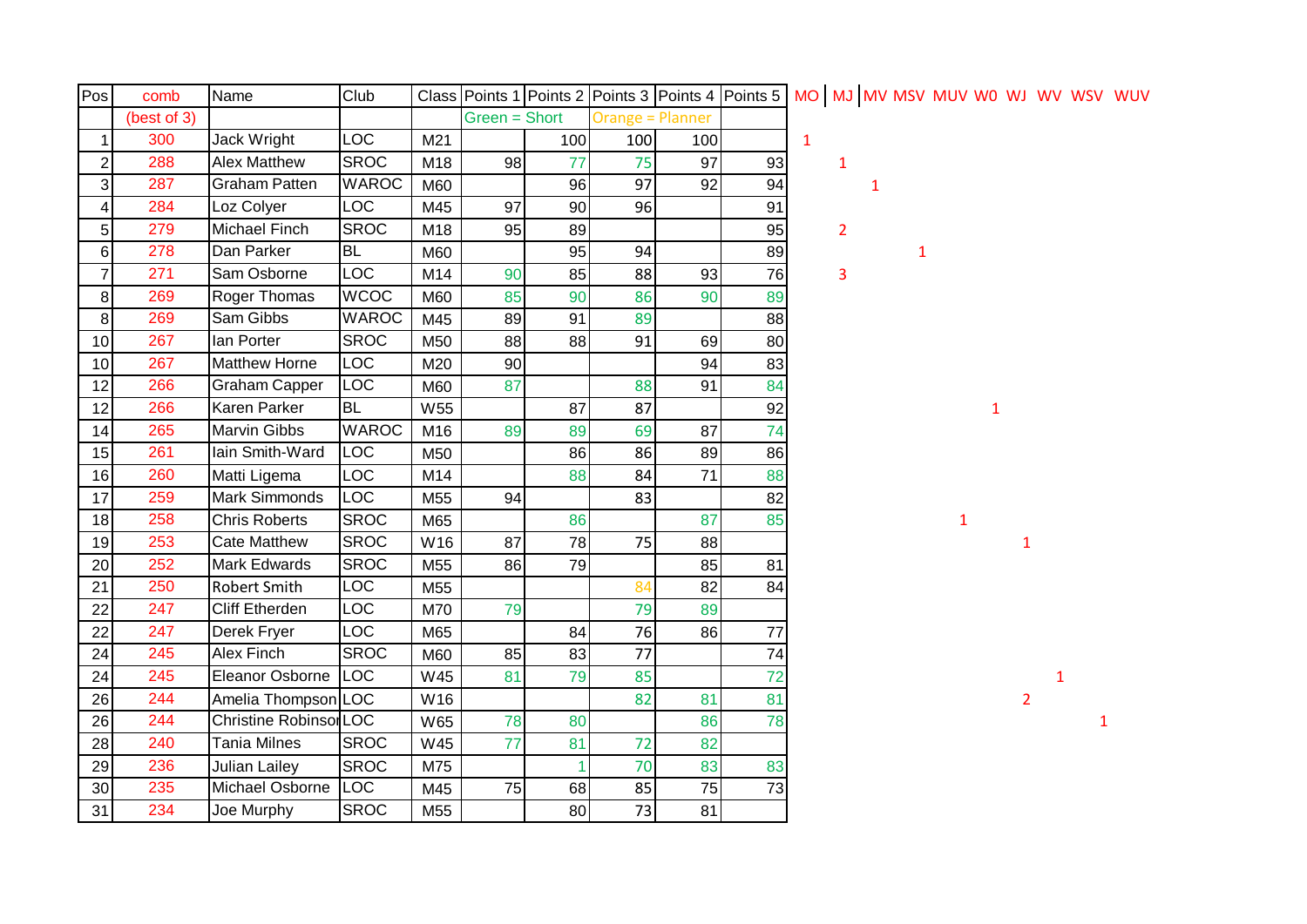| 32 | 233 | Darren Baker             | <b>DEE</b>   | M55        | 82 |    | 78           |    | 73 |
|----|-----|--------------------------|--------------|------------|----|----|--------------|----|----|
| 33 | 231 | Janet Nash               | LOC          | <b>W70</b> |    | 78 | 76           | 77 |    |
| 33 | 231 | Jo Cleary                | LOC          | W55        | 77 | 76 |              |    | 78 |
| 33 | 231 | John Nash                | LOC          | M70        | 79 | 71 | 73           | 79 |    |
| 36 | 229 | Kathryn Savage           | LOC          | W45        | 72 | 76 | 81           | 67 | 1  |
| 37 | 228 | <b>Lindsey Bayles</b>    | LOC          | W60        | 84 | 74 | 70           | 60 | 67 |
| 38 | 225 | Roger Smith              | LOC          | M70        |    |    | 77           | 73 | 75 |
| 39 | 224 | Kevan Latham             | <b>SELOC</b> | M65        |    | 65 | 74           | 85 |    |
| 40 | 223 | David Downes             | <b>WCOC</b>  | M65        | 72 | 67 | 84           |    |    |
| 40 | 223 | Liz Heaton               | LOC          | W40        | 70 | 85 |              | 66 | 68 |
| 42 | 221 | <b>Rachel Powell</b>     | LOC          | W55        | 68 | 83 | 67           | 64 | 70 |
| 43 | 216 | Jo Matthew               | <b>SROC</b>  | W45        | 74 | 71 | 64           | 68 | 71 |
| 44 | 214 | Andy Robinson            | <b>LOC</b>   | M65        | 83 | 63 | 66           | 62 | 65 |
| 44 | 214 | David Lloyd              | <b>LOC</b>   | M70        | 76 | 70 | $\mathbf{1}$ |    | 68 |
| 44 | 214 | <b>Isobel Williamson</b> | LOC          | <b>W70</b> | 74 |    | 64           | 76 |    |
| 47 | 204 | Jane Ligema              | LOC          | W55        |    | 70 | 68           | 63 | 66 |
| 48 | 202 | Alison Hooper            | <b>LOC</b>   | W45        | 66 | 1  | 61           | 75 | 59 |
| 48 | 202 | <b>Martin Powell</b>     | LOC          | M70        | 65 | 68 | 65           | 1  | 69 |
| 48 | 202 | Miriam Rosen             | <b>SROC</b>  | <b>W70</b> | 68 | 67 | 58           |    | 67 |
| 51 | 201 | Sian Calow               | <b>SROC</b>  | W60        |    | 69 | 71           | 61 |    |
| 52 | 197 | Joe Hudd                 | <b>WCOC</b>  | M20        |    |    | 98           |    | 99 |
| 52 | 197 | <b>Matthew Rooke</b>     | LOC          | M35        | 99 |    |              | 98 |    |
| 52 | 197 | <b>Rach Stavert</b>      | LOC          | W55        | 59 | 63 | 53           | 70 | 64 |
| 55 | 195 | Gill Browne              | <b>LOC</b>   | W65        |    | 73 | 57           | 59 | 63 |
| 55 | 195 | <b>Richard Bartlett</b>  | <b>LOC</b>   | M65        |    | 66 | 62           | 66 | 63 |
| 57 | 194 | Jamie Rennie             | <b>WCOC</b>  | M50        |    | 98 | 95           | 1  |    |
| 58 | 193 | Tom Simpson              |              | M21        |    | 94 | 99           |    |    |
| 59 | 189 | David Corp               | LOC          | M70        |    | 66 | 66           |    | 57 |
| 60 | 187 | Peter Scott              | LOC          | M18        |    |    | 92           | 95 |    |
| 61 | 184 | David Rosen              | <b>SROC</b>  | M65        | 58 | 64 | 54           |    | 62 |
| 62 | 182 | Sue Jamieson             | <b>LOC</b>   | W60        | 61 | 58 | 63           |    |    |
| 63 | 181 | Chris Heppenstall        | <b>ILOC</b>  | M40        | 91 |    |              |    | 90 |
| 63 | 181 | <b>Rowan Purkis</b>      | LOC          | W65        | 63 |    |              | 64 | 54 |
|    |     |                          |              |            |    |    |              |    |    |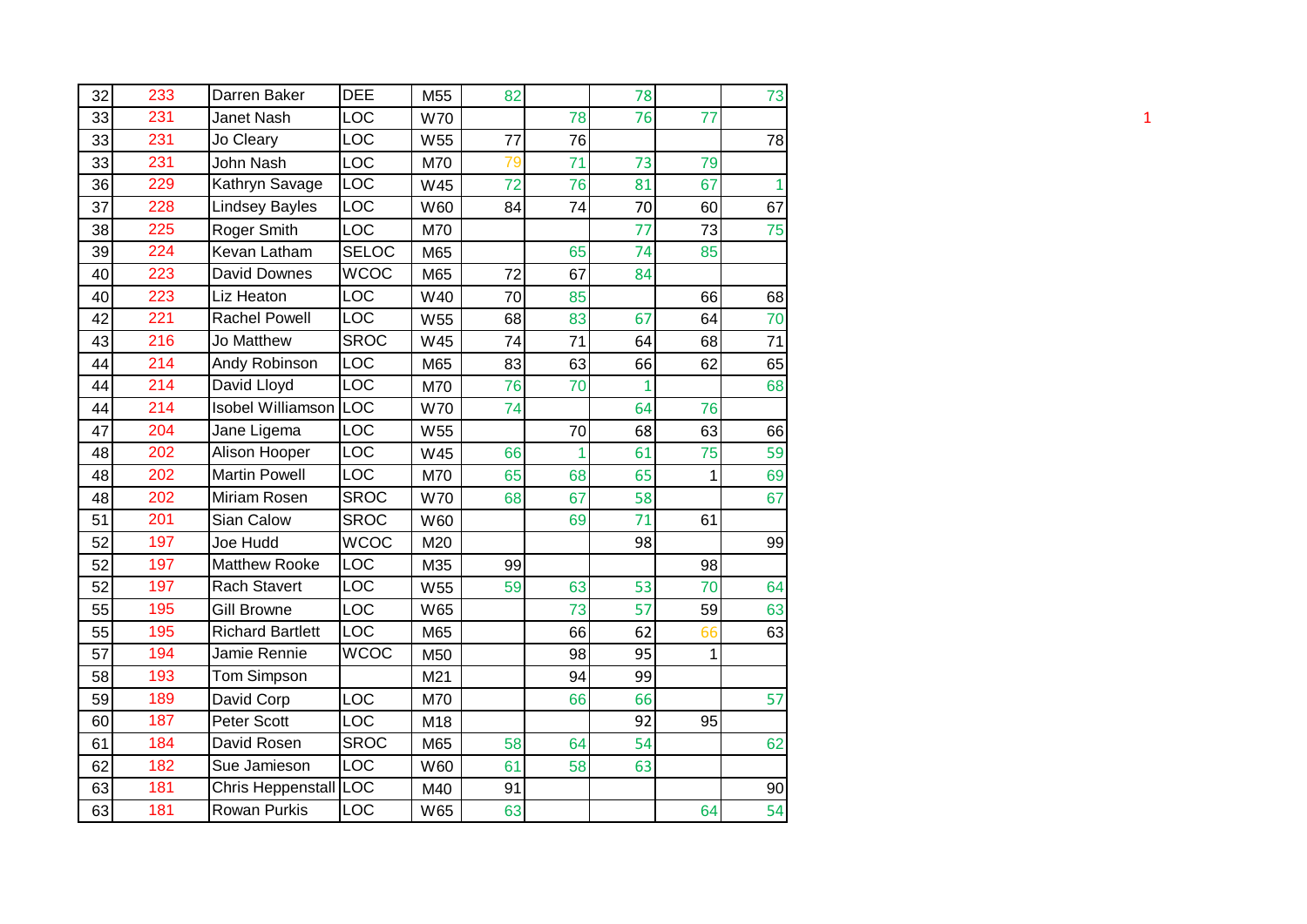| 65 | 180 | Alan Heppenstall       | <b>LOC</b>              | M80        |     |    | 52           | 73 | 55           |
|----|-----|------------------------|-------------------------|------------|-----|----|--------------|----|--------------|
| 65 | 180 | Alan Irving            | <b>WCOC</b>             | M55        |     |    | 93           |    | 87           |
| 67 | 178 | Lizzie Browne          | LOC                     | W35        |     |    |              | 88 | 90           |
| 67 | 178 | <b>Nick Howlett</b>    | LOC                     | M55        | 88  |    | 90           |    |              |
| 69 | 173 | Ann Smith              | LOC                     | <b>W70</b> |     |    | 55           | 65 | 53           |
| 70 | 172 | Mike Hooper            | LOC                     | M50        | 1   | 1  | 87           | 84 |              |
| 71 | 169 | <b>Richard Tiley</b>   | LOC                     | M60        |     |    | 83           |    | 86           |
| 72 | 167 | Daniel Johnson         |                         | M35        |     |    | 90           | 76 | $\mathbf{1}$ |
| 73 | 164 | Louise Dunn            | LOC                     | W60        | 84  |    |              |    | 80           |
| 74 | 163 | Simon Filmore          | $\overline{LOC}$        | M65        |     |    |              | 84 | 79           |
| 75 | 159 | Alice Fellbaum         |                         | W21        |     |    | 80           | 79 |              |
| 76 | 157 | <b>Richard Wilson</b>  | <b>AIRE</b>             | M65        |     | 77 |              | 80 |              |
| 77 | 156 | <b>Derek Ratcliffe</b> | LOC                     | M65        |     |    | 89           | 67 |              |
| 77 | 156 | <b>Tim Boden</b>       | LOC                     | M55        |     | 78 | 78           |    |              |
| 79 | 150 | <b>Andrew Smith</b>    | LOC                     | M75        | 80  |    | 1            | 69 |              |
| 80 | 147 | Mark Scaife            | LOC                     | M50        |     |    | 80           | 67 |              |
| 80 | 147 | <b>Rachel Platt</b>    | $\overline{LOC}$        | W35        | 69  |    |              | 78 |              |
| 82 | 146 | Rebekah Beadle         | $\overline{LOC}$        | W55        | 71  |    | $\mathbf{1}$ | 74 |              |
| 83 | 142 | <b>Elaine Baker</b>    | <b>DEE</b>              | W55        | 67  | 75 |              |    |              |
| 83 | 142 | <b>Graham Farley</b>   | <b>LOC</b>              | M60        |     | 65 |              | 77 |              |
| 83 | 142 | <b>Hazel Gibbs</b>     | $\overline{LOC}$        | <b>W70</b> | 70  | 72 |              |    |              |
| 86 | 141 | David Jackson          | $\overline{\text{LOC}}$ | M55        | 71  |    |              | 70 |              |
| 86 | 141 | <b>Steve Bell</b>      | LOC                     | M55        |     | 69 |              |    | 72           |
| 88 | 136 | Jamie Boden            |                         | M21        |     | 64 | 72           |    |              |
| 89 | 135 | <b>Judith Filmore</b>  | LOC                     | W60        |     |    |              | 74 | 61           |
| 89 | 135 | Selwyn Wright          | LOC                     | M65        |     |    | 63           | 72 |              |
| 91 | 134 | Mark Collins           | <b>DFOK</b>             | M60        |     | 73 | 61           |    |              |
| 92 | 128 | Carol McNeill          | LOC                     | <b>W75</b> | 60  |    | $\mathbf{1}$ |    | 67           |
| 92 | 128 | <b>Karen Saunders</b>  | $\overline{LOC}$        | W55        | 65  |    |              | 63 |              |
| 94 | 115 | Evelyn Morgan          | LOC                     | <b>W70</b> | 57  |    |              | 58 |              |
| 95 | 100 | <b>Alastair Thomas</b> | <b>EUOC</b>             | M21        |     |    |              |    | 100          |
| 95 | 100 | Finlay Johnson         | <b>SROC</b>             | M20        | 100 |    |              |    |              |
| 97 | 99  | <b>Charlie Rennie</b>  | <b>WCOC</b>             | M20        |     | 99 |              |    |              |
|    |     |                        |                         |            |     |    |              |    |              |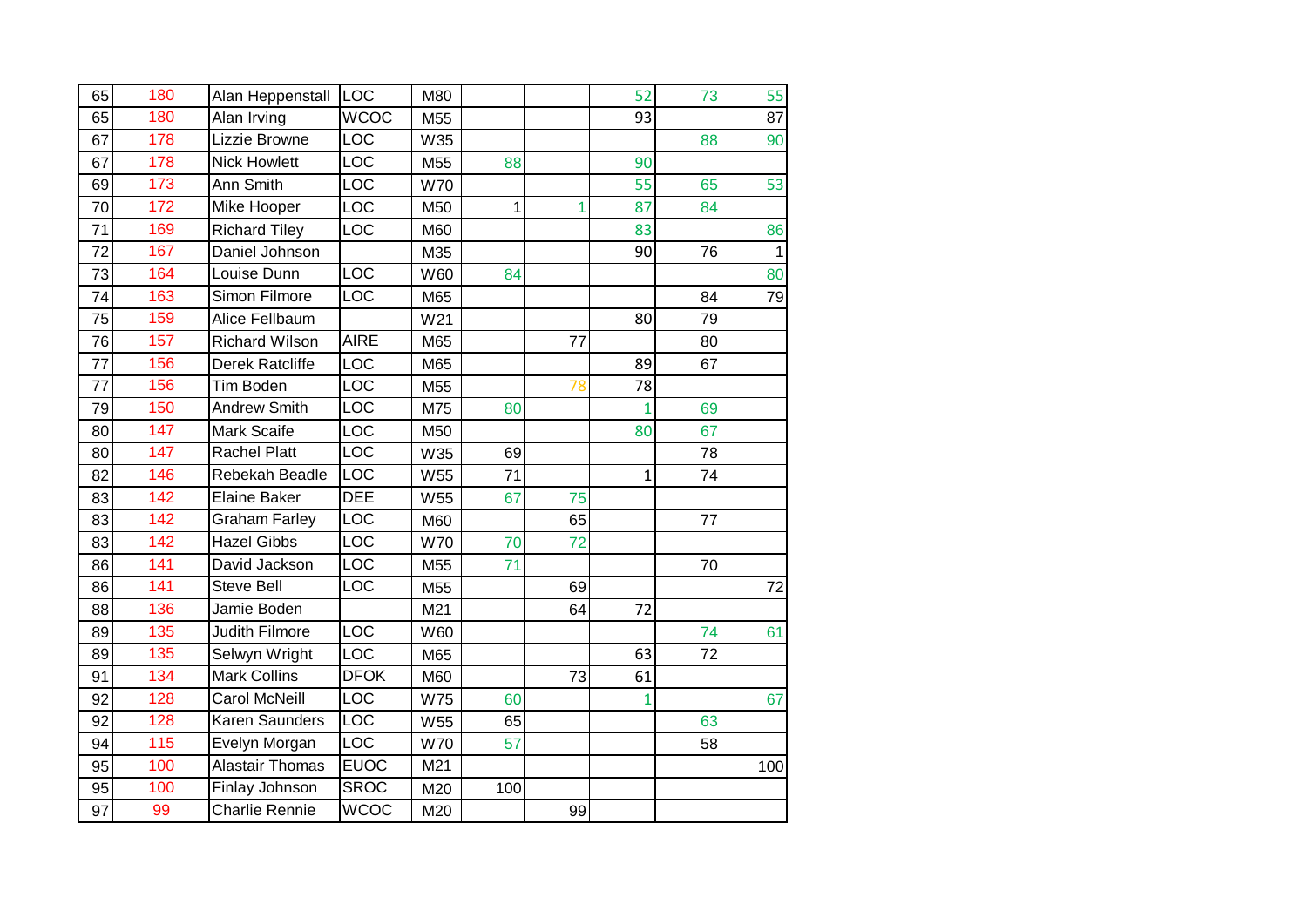| 97<br>99<br>100<br>100<br>102 | 99<br>98<br>97 | Heather Heppenst LOC<br>Alasdair Pedley | <b>EUOC</b>  | W40        |    |    |    | 99 |    |
|-------------------------------|----------------|-----------------------------------------|--------------|------------|----|----|----|----|----|
|                               |                |                                         |              |            |    |    |    |    |    |
|                               |                |                                         |              | M21        |    |    |    |    | 98 |
|                               |                | Aidan Smith                             | <b>SYO</b>   | M21        |    |    |    |    | 97 |
|                               | 97             | <b>Philip Rutter</b>                    | <b>SROC</b>  | M21        |    | 97 |    |    |    |
|                               | 96             | Dai Bedwell                             | <b>DVO</b>   | M55        |    |    |    | 96 |    |
| 102                           | 96             | <b>Martin Bagness</b>                   | <b>WAROC</b> | M60        |    |    |    |    | 96 |
| 102                           | 96             | Sarah Atkinson                          | LOC          | W35        | 96 |    |    |    |    |
| 105                           | 93             | <b>Andrew Nash</b>                      | <b>SOC</b>   | M45        |    | 93 |    |    |    |
| 105                           | 93             | <b>Ellie Simmonds</b>                   | <b>LOC</b>   | W20        | 93 |    |    |    |    |
| 107                           | 92             | Dominic Wathey                          | <b>MDOC</b>  | M18        | 92 |    |    |    |    |
| 107                           | 92             | lan Cumpstey                            | <b>BL</b>    | M45        |    | 92 |    |    |    |
| 109                           | 90             | <b>Robert Browne</b>                    | LOC          | M21        |    |    |    | 90 |    |
| 110                           | 87             | Kathryn Evans                           | <b>WAROC</b> | W40        |    | 87 |    |    |    |
| 110                           | 87             | Rose Lord                               | <b>WAROC</b> | W40        |    |    |    |    | 87 |
| 112                           | 86             | <b>Deb Murrell</b>                      | <b>SROC</b>  | W55        | 86 |    |    |    |    |
| 113                           | 85             | Joe Murphy                              | <b>SROC</b>  | M55        |    |    |    |    | 85 |
| 114                           | 84             | <b>Ben Todhunter</b>                    | <b>SROC</b>  | M14        |    | 84 |    |    |    |
| 115                           | 83             | Clive Wilson                            | SYO          | M65        | 83 |    |    |    |    |
| 115                           | 83             | Paul Fox                                | SN           | M60        |    |    |    | 83 |    |
| 117                           | 82             | Anne Burbidge                           | <b>WCOC</b>  | W60        |    | 82 |    |    |    |
| 117                           | 82             | Herbie Ashworth                         | <b>WCOC</b>  | M18        | 82 |    |    |    |    |
| 117                           | 82             | Laura Brown                             | LOC          | W18        |    |    | 82 |    |    |
| 117                           | 82             | Robin Thomas                            | <b>BL</b>    | M70        |    |    |    |    | 82 |
| 117                           | 82             | Victoria Thompson                       |              | W21        |    | 82 |    |    |    |
| 122                           | 81             | Anne Wilson                             | <b>AIRE</b>  | <b>W70</b> |    | 1  |    | 80 |    |
| 122                           | 81             | <b>Bryony Halcrow</b>                   |              | W21        |    |    | 81 |    |    |
| 122                           | 81             | James Todhunter                         | <b>SROC</b>  | M40        |    | 81 |    |    |    |
| 122                           | 81             | Roger Lewis                             | SYO          | M45        | 81 |    |    |    |    |
| 126                           | 80             | Scott Ashworth                          | <b>WCOC</b>  | M45        | 80 |    |    |    |    |
| 127                           | 79             | Jack Johnston                           |              | M10        |    |    |    |    | 79 |
| 127                           | 79             | Julia Laverack                          | <b>WAROC</b> | W60        | 79 |    |    |    |    |
| 127                           | 79             | Will Reed & Gary Lingard                |              | M35        |    |    | 79 |    |    |
| 130                           | 78             | Karen Farley                            | LOC          | W60        |    |    |    | 78 |    |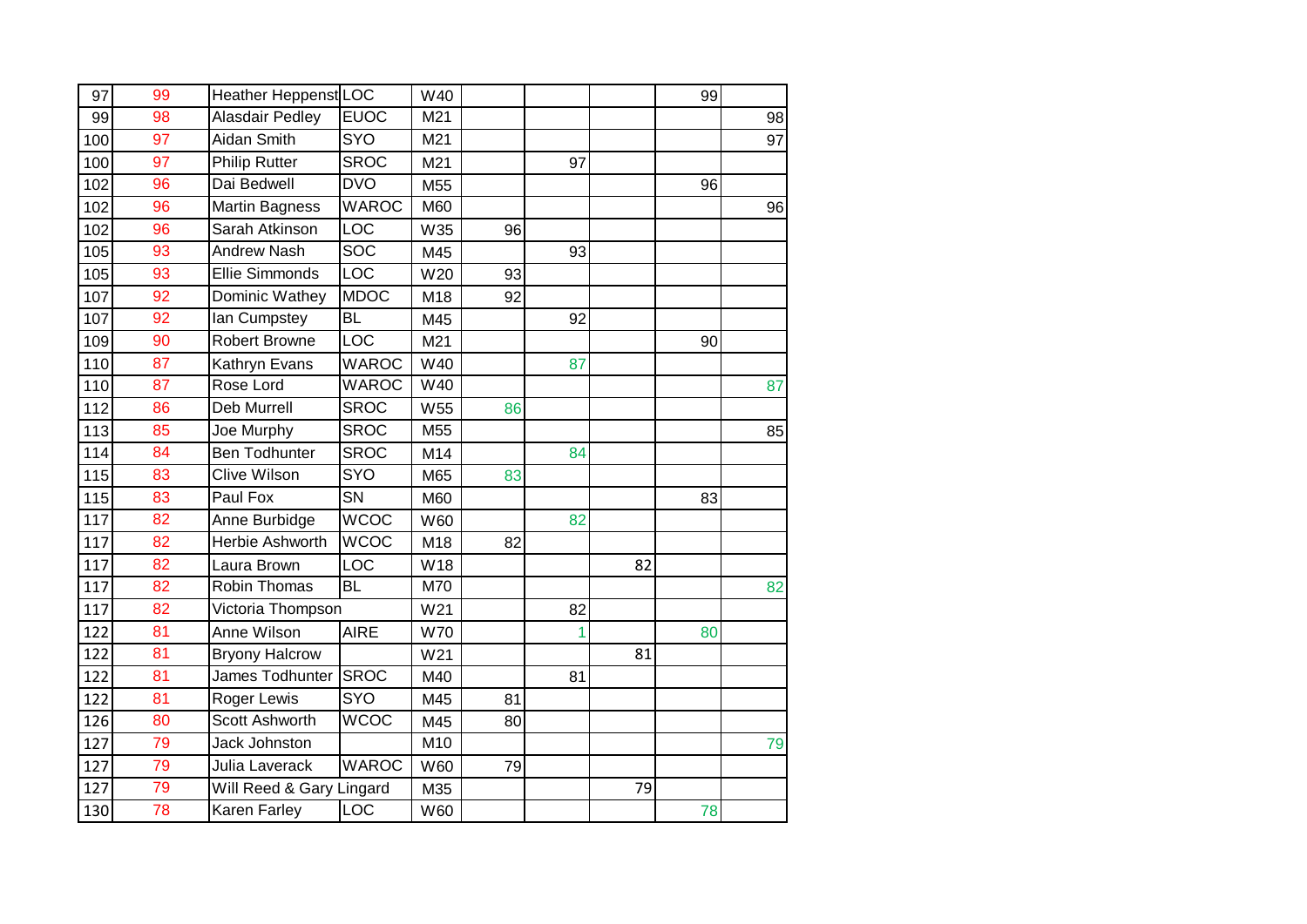| 130 | 78              | Lynne Thomas          | <b>WCOC</b>            | W50 | 78 |    |    |    |    |
|-----|-----------------|-----------------------|------------------------|-----|----|----|----|----|----|
| 132 | 77              | Jean Bell             | LOC                    | W55 |    |    |    |    | 77 |
| 133 | 76              | Debby Warren          | $\overline{NN}$        | W55 |    |    |    |    | 76 |
| 133 | 76              | Fergus Jackson        | LOC                    | M21 | 76 |    |    |    |    |
| 135 | 75              | Anna Murgatroyd       | <b>OUOC</b>            | W21 |    |    |    |    | 75 |
| 135 | 75              | Gary Flynn            | LOC                    | M21 | 75 |    |    |    |    |
| 135 | 75              | <b>Isabel Berry</b>   | <b>BL</b>              | W40 |    | 75 |    |    |    |
| 138 | 74              | Anna Lister           | <b>LOC</b>             | W21 |    |    | 74 |    |    |
| 138 | 74              | Keith Henderson       | <b>WIM</b>             | M80 |    | 74 |    |    |    |
| 140 | $\overline{73}$ | <b>Becky Shelford</b> | LOC                    | W21 | 73 |    |    |    |    |
| 140 | 73              | John Lebeter          | <b>CLARO</b>           | M65 | 73 |    |    |    |    |
| 142 | 72              | Littledave Cumins SO  |                        | M50 |    |    |    | 72 |    |
| 142 | 72              | Steve Kruger          | LOC                    | M60 |    | 72 |    |    |    |
| 144 | $\overline{71}$ | Jamie Osborne         | LOC                    | M12 |    |    |    |    | 71 |
| 144 | 71              | Jenny Lyon            |                        | W40 |    |    |    | 71 |    |
| 144 | 71              | Rowena Browne         | <b>SROC</b>            | W60 |    |    | 71 |    |    |
| 147 | 70              | Julian Warren         | <b>NN</b>              | M55 |    |    |    |    | 70 |
| 148 | 69              | Judy Burge            | LOC                    | W65 |    |    |    |    | 69 |
| 148 | 69              | Keith Belsey          | SN                     | M55 |    |    | 69 |    |    |
| 148 | 69              | Myrtle Ashworth       | <b>WCOC</b>            | W16 | 69 |    |    |    |    |
| 151 | 68              | <b>Bob Gibbs</b>      | LOC                    | M70 |    |    | 68 |    |    |
| 151 | 68              | <b>Gill Sharp</b>     | $\overline{\text{SN}}$ | W60 |    |    |    | 68 |    |
| 153 | 67              | Jerry Purkis          | LOC                    | M65 | 67 |    |    |    |    |
| 153 | 67              | Lorna Ligema          | LOC                    | W21 |    |    | 67 |    |    |
| 155 | 66              | Andrew Leedham        | LOC                    | M55 | 66 |    |    |    |    |
| 156 | 65              | <b>Bob Dredge</b>     | <b>WCOC</b>            | M70 |    |    | 65 |    |    |
| 156 | 65              | <b>Colin Swallow</b>  | SN                     | M65 |    |    |    | 65 |    |
| 156 | 65              | Ruby Johnston         |                        | W10 |    |    |    |    | 65 |
| 159 | 64              | Deyna Hirst           | LOC                    | W55 | 64 |    |    |    |    |
| 159 | 64              | Doug Wilson           | <b>NGOC</b>            | M50 |    |    |    |    | 64 |
| 161 | 62              | David Hanstock        | <b>BOK</b>             | M65 |    |    | 62 |    |    |
| 161 | 62              | Elizabeth Hindle      | LOC                    | W65 |    |    |    |    | 62 |
| 161 | 62              | Mike Atherton         | LOC                    | M80 |    |    |    | 62 |    |
|     |                 |                       |                        |     |    |    |    |    |    |